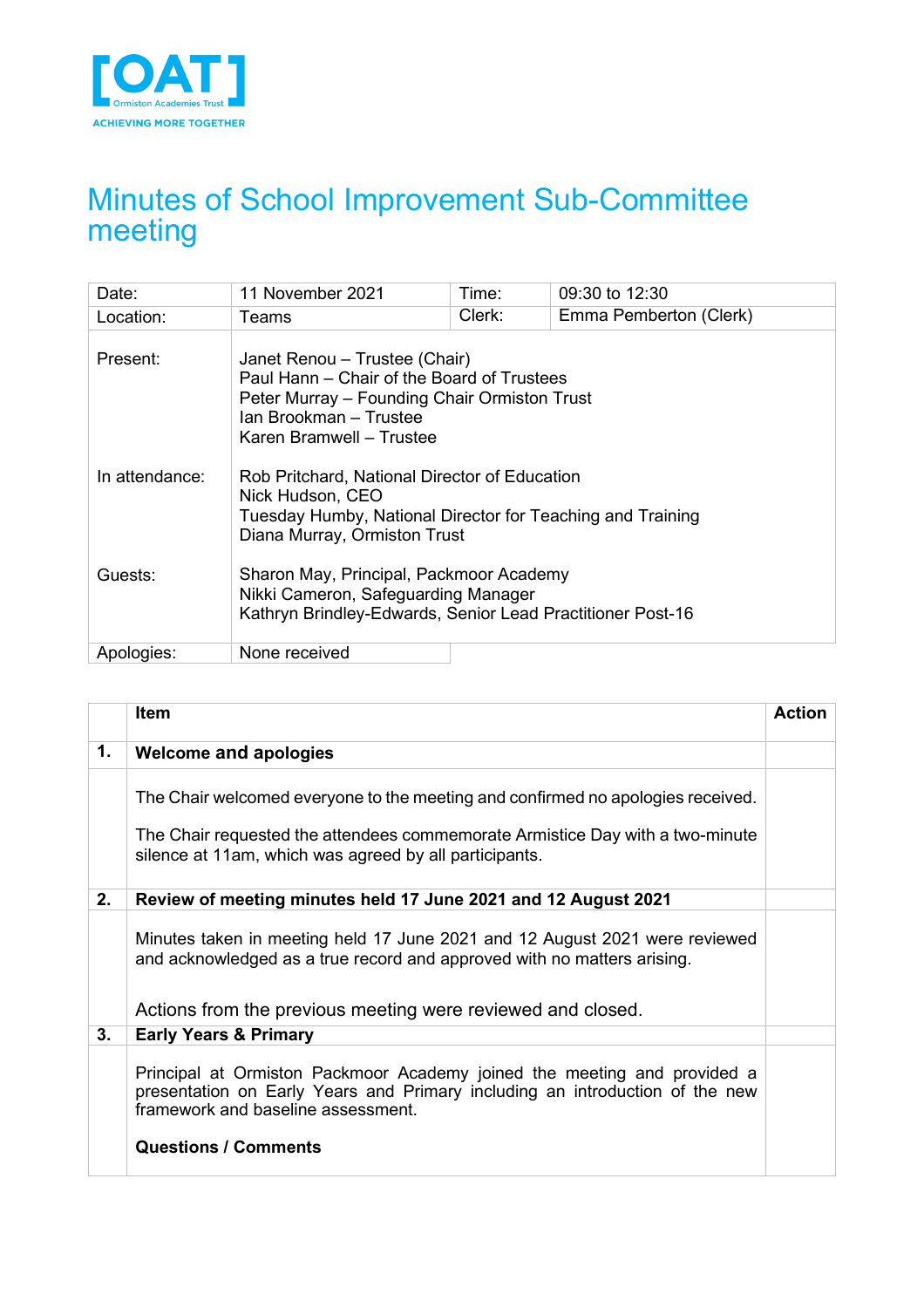

## **Trustees asked if there was budget available to support resources and training, especially regarding the provision of outdoor learning spaces.**

The Principal confirmed that academies work hard to manage budgets dependent on their individual priorities and needs. Early Years currently receives the largest budget allocation within the academy due to the needs of the department, which has the highest pupil/teach ratio; Further support from OAT Head Office would be beneficial to help address fundamental budget requirements for all academies. The academy focuses on purchasing good quality resources to try and maximise longevity of equipment as they get a lot of usage.

The CEO confirmed that the outdoor learning space should be acknowledge and allocated as a classroom. Schools are currently reviewing budgets and it is important that one classroom is not prioritised over another.

**The National Director for Teaching and Training recognised the need to develop the Lead Practitioner role to support Early Years and KS1. Time has been allocated through inset days to address this but questioned whether it would be beneficial to work towards creating a Lead Practitioner role for Early Years/KS1.**

Trustees felt that this was a good idea and would also recommend including early reading within the role; or to engage someone within academies to dedicate time to this. It's important to get the fundamentals right to support children through to secondary and beyond. If not done correctly it could impact negatively moving forwards.

**Trustees asked if OAT had tried fundraising for essential equipment via OAT's Fundraiser.** 

The Principal confirmed that the academy are engaging with OAT's fundraiser to explore opportunities.

#### **4. Education Update – To include attendance and exclusions**

#### **Ofsted Update**

The National Director of Education provided an update to Trustees regarding recent Ofsted visits; anticipated outcomes and concerns around the processes and activities undertaken during the inspection process.

#### **Questions/Comments**

**Trustees acknowledged the concerns raised and requested details on how these could be addressed with Ofsted**.

The CEO overviewed the process to Trustees.

#### **Attendance and exclusions**

The National Director of Education provided an update on attendance and exclusions including persistent absence. Comparison was made against national averages and year on year academy results. It is worth noting more accurate figures will be available by Christmas.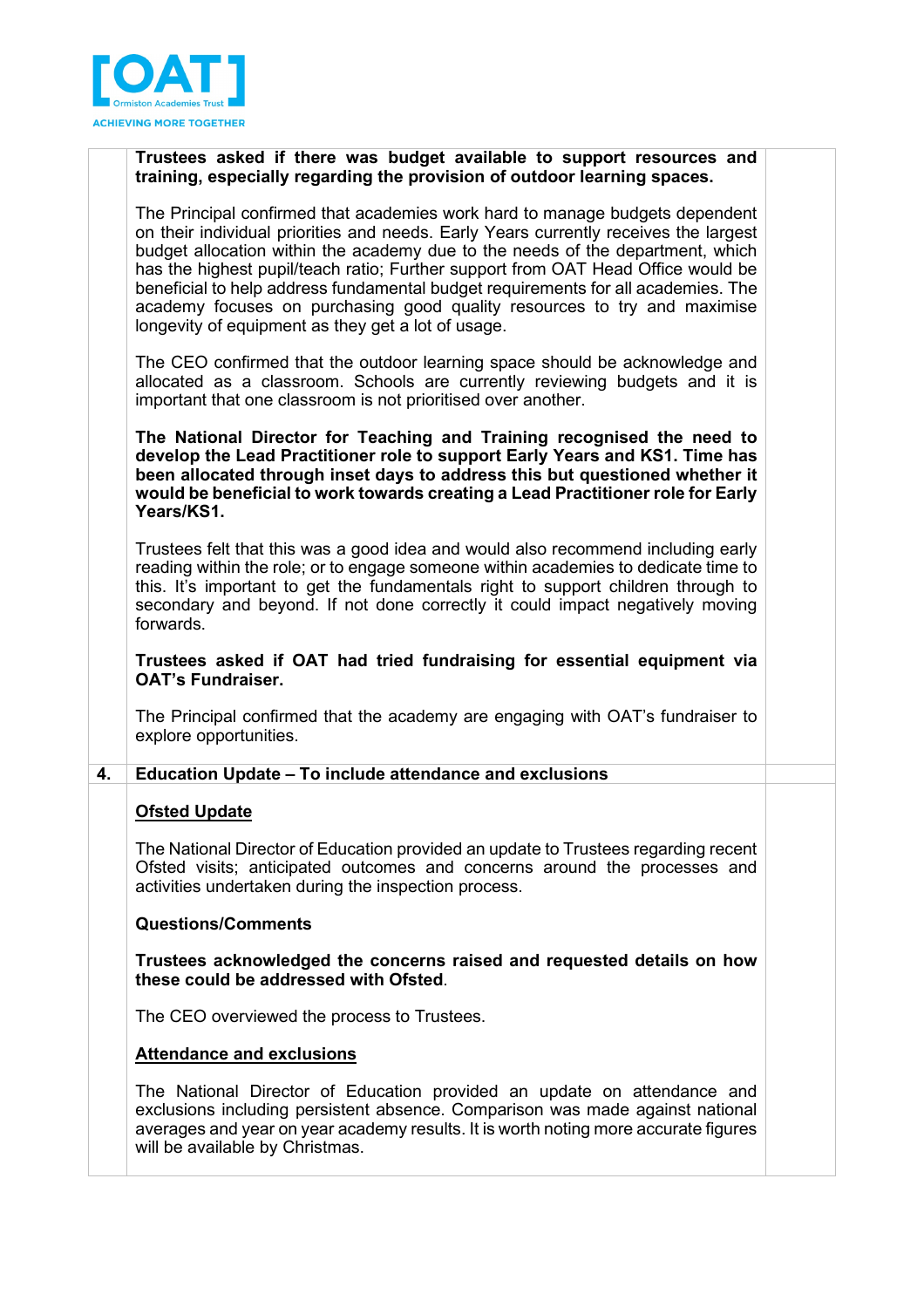

#### **Academies of concern and actions**

The National Director of Education provided an overview of how the approach to risk has changed this year due to the lack of exams. OAT have adapted to provide a more nuanced approach with the Executive Team meeting regularly to talk through issues and concerns to help implement change and provide support.

#### **Questions/Comments**

#### **Trustees had some concerns regarding academies that are deemed to be at risk for a long period, and what OAT are doing to address this.**

The National Director of Education confirmed that many schools are in a better position than the risk register reflects due to the activities undertaken to improve academies via intensive support provided by OAT, academy reviews and resources available to academies but caution is applied on grading until an official Ofsted visit takes place.

#### **Trustees asked if Principals rely on external support too much.**

The National Director of Education explained the need to work with principals to provide them with the necessary skills to lead with confidence. OAT is working closely with principals new to the role to ensure that they have confidence to lead effectively and have the necessary awareness and skills.

**5. Attendance and Behaviour 'Strategy' – Strategy Update over short, medium and long term**

The National Director of Education provided an update of actions taken across attendance and behaviour, and shared strategy plans for the coming year.

#### **Questions/Comments**

**Trustees queried whether the review of the behaviour philosophy should be agreed by Trustees.** 

The CEO agreed that framework for the behaviour policy is something that needs to be agreed/signed off by Trustees. It is an opportunity for OAT to refresh the strategy and encapsulate OATs values. The moment is right to do it.

The Chair would be happy to be part of this group as we move forward.

## **The Trustees asked for clarification on who will assume responsibility of the 'inclusion' role within the updated structure.**

The National Director of Education confirmed that this has yet to be decided. A proposal is to be put to the Executive Team at the meeting to determine structure.

**Decision – Trustees agreed that any changes to the philosophy for the behaviour policy to be approved by the Board of Trustees.**

| <b>RLP Update</b>                                                                                                                 |  |
|-----------------------------------------------------------------------------------------------------------------------------------|--|
| The National Director for Teaching and Training addressed areas of concern raised<br>by Trustees prior to the meeting, including: |  |
| I be a newledge of section of the section of the section of $\mathbf{D} \cdot \mathbf{V}$                                         |  |

• Line management of Lead Practitioners (LPs)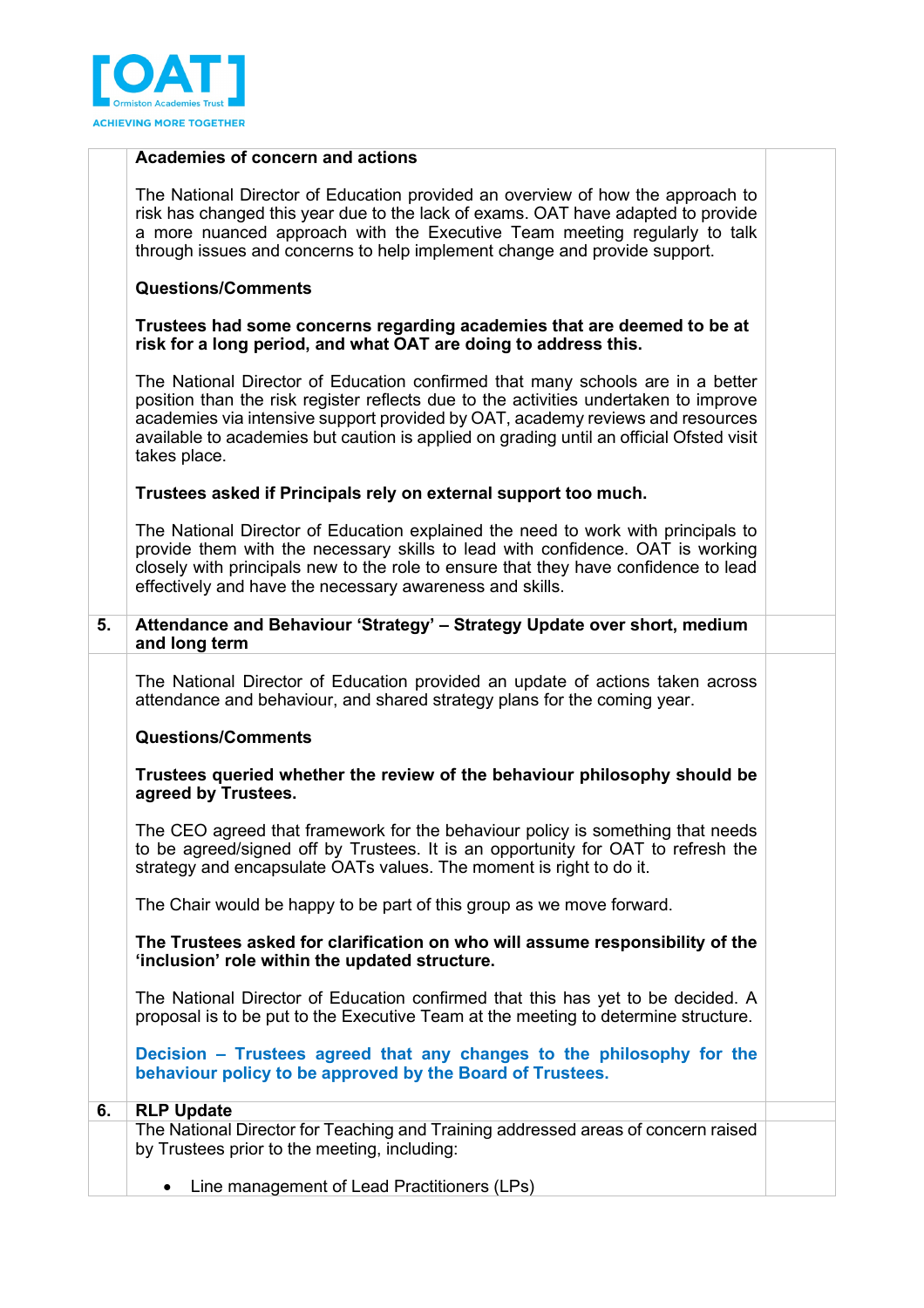

- How Regional Directors priortise need; and
- Subject coverage

Each element was presented in detail to Trustees including an overview of plans moving forward in terms of recruitment, which is influenced by students numbers v subject; When a subject has over 1,000 students, this would trigger the need to engage LP support. OAT needs to ensure that investment is made in the right areas and coverage is balanced to ensure that provision is not saturated.

# **Questions/Comments**

#### **Trustees asked if building capacity in schools will enable schools to have the skills to self-heal?**

The National Director for Teaching and Training confirmed that LPs were originally deployed to teach in classes, but now work alongside staff in academies. Teaching staff are present during sessions to observe or to teach alongside LPs, which helps to build capacity. Schools are very receptive to LP support and engage with practitioners in a positive way.

#### **Trustees asked what OAT are doing to support recruitment of LPs in academies that are geographically challenged in terms of the number of candidates or local university support?**

The National Director of Education confirmed that academies are generally good at recruiting/engaging specialist support but perhaps OAT could employ a different strategy to help outlying academies where candidates are limited.

## **Trustees asked where OAT see LP provision looking forward to 2025/2026? Will schools be able to provide support themselves by that point?**

The National Director for Teaching and Learning does not think it would be possible to have all academies working at the same level by that time. The LP role is important in being able to step back to look at external influences that then filter down to subject leaders. Subject leaders do not have the time to do this themselves.

**7. School Centre Initial Teach Training (SCITT)** 

The National Director for Teaching and Training put forward a request for Trustees to consider / approve the request to merge The Oaks SCITT with three other SCITT providers to create one overarching SCITT 'Inspiring Future Teachers' (IFT).

The findings of the recent Initial Teaching Training (ITT) market review, including recommendations, was published in July 2021. The National Director for Teaching and Training provided an overview of considerations OAT have made following this review and the proposal to link with three other MATs.

The proposed ITT partnership structure was shared with Trustees, along with an overview of each proposed Trust.

# **Questions/Comments**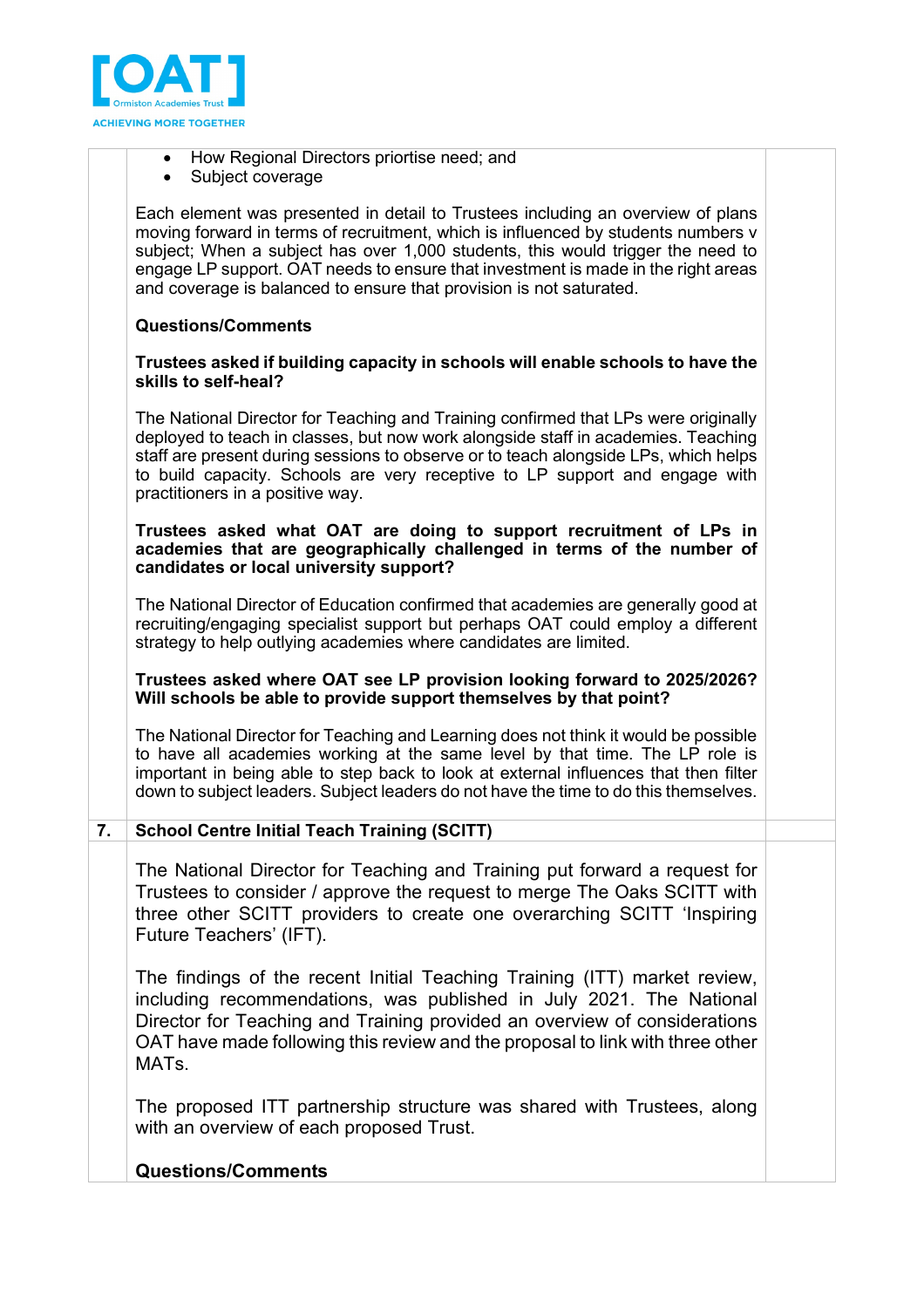

# **Trustees would like to know more about the other Trusts involved and the how their involvement could potentially affect academies. Due diligence will be required.**

NH confirmed that the SCIIT will likely be redesignated if OAT do not proceed. In Governance terms the proposal needs be agreed by Board Trustees.

**Trustees asked how OAT engaged with the suggested partners and whether other routes had been investigated.** 

The National Director of Teaching and Training confirmed that a number of Trusts are currently holding back to see how things progress and overviewed how OAT engaged with both providers and the context / reasoning for the proposal to merge.

**Decision – Trustees agreed that the SCITT proposal will be required to go before the Board for Trustees to review/approve.**

# **8. Safeguarding Priorities 2021/2022**

The Safeguarding Manager provided an overview of safeguarding priorities for 2021/2022 both at academy level and within Head Office, including a focus on activities around sexual harassment.

# **Questions/Comments**

**The Trustees asked how variable the relationship is between schools and Local Authorities (LAs) across the country, and whether OAT has concerns about the LAs ability to respond effectively to school needs?**

The Safeguarding Manager confirmed that support from LAs can vary significantly across the Trust. Each LA has its own approach and is dealing with its own individual issues. The impact on schools can be significant as a result.

**Trustees asked what the implications are for OAT and those schools? Is there anything that can be done to support those with the weakest LA support?**

The Safeguarding Manager is unsure what support OAT can provide. It is a problem across the Trust and does not feel that OAT has the budget or capacity to fill the gap across the Trust, which essentially is the responsibility of the LA.

**The Trustees asked what the things that you think are at risk in Ofsted visits in terms of safeguarding.**